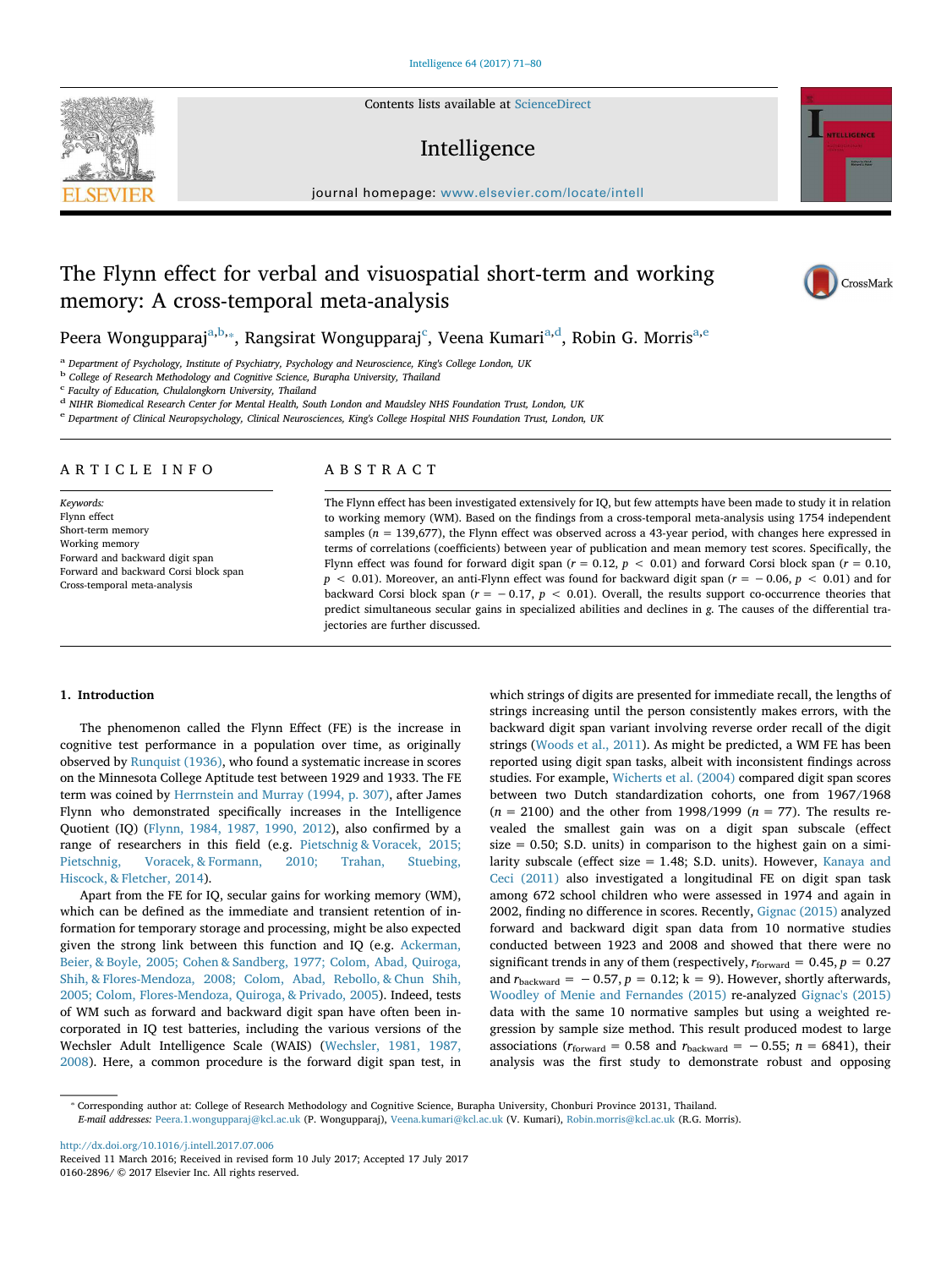temporal trends for these indicators. Accordingly, Woodley of Menie and Fernandes (2015)'s statistical technique was thought superior to Gignac's method in terms of statistical power to detect the effect. However, both studies have limitations due to using only a relatively small number of studies (i.e.  $k = 10$ ). Moreover, although verbal WM as indexed by backward digit span tasks has been widely used for a long time in both clinical and non-clinical settings, there are still very few studies that have looked for FE using verbal WM. Thus, further research on this topic with a more substantial sample size is needed.

In parallel, studies have shown a strong relationship between visuospatial WM and cognitive abilities (e.g. Ashkenazi, Rosenberg-Lee, Metcalfe, Swigart, & Menon, 2013; Colom et al., 2005; Colom et al., 2005; Kyttälä & Lehto, 2008; Miyake, Friedman, Rettinger, Shah, & Hegarty, 2001). Despite the fact that non-verbal abilities tend to show a larger FE (Pietschnig & Voracek, 2015; Rönnlund, Carlstedt, Blomstedt, Nilsson, & Weinehall, 2013), to our knowledge, the FE for visuospatial WM has received very little attention and no study has yet been reported. The Corsi block task has long been used as a key measure for visuospatial WM since it was created by Corsi in 1972 (Corsi, 1972; Kessels, van Zandvoort, Postma, Kappelle, & de Haan, 2000). This task consists of an array of nine cubical blocks in which the participant has to remember sequences of blocks "tapped" out by an experimenter. As with digit span, the task starts with short sequences and terminates at higher levels when performance is consistently unsuccessful. The participant is required to repeat the given sequence either identically or in the reversal order (Brunetti, Del Gatto, & Delogu, 2014a; Kessels et al., 2000). Since it has been widely used for a long period of time, this task is a rich resource for conducting meta-analyses to address the gap in our understanding concerning a visuospatial WM FE.

Accordingly, the objectives of the present study were to investigate the FE and the anti-FE for both verbal and visuospatial WM using a Cross-Temporal Meta-Analysis (CTMA). This technique provided a possibly beneficial way to observe the change tendency of a set of specific variables over a period of time and to test possible mediators underlying that change (Donnelly & Twenge, 2017; Zhang, Tan, Wu, Han, & Wang, 2016). In this study, the term short-term memory (STM) was used to indicate working memory functioning in which only temporary storage was required, as measured using forward digit span and forward Corsi block, respectively, for verbal and visuospatial STM. This is contrasted with WM, here defined as involving both storage and processing of information, in this study backward digit span and backward Corsi block span used respectively as measures of verbal and visuospatial WM.

# 2. Methods

#### *2.1. Literature search*

The target articles were identified through 15 scientific Databases from 1910 to 2016; i) Taylor & Francis Online, ii) ScienceDirect, iii) SpringerLink, iv) PsycARTICLES & PsychINFO, v) Wiley Online Library, vi) Sage Journals, vii) Oxford Journals, viii) Cambridge Journals, ix) ProQuest dissertations and theses, x) Karger Online Journals, xi) BMJ, xii) JSTOR, xiii) Frontiers in Psychology, xiv) BioMed Central, and xv) HighWire Journal. The following search terms were used individually and in combination using the Boolean OR function to maximize search sensitivity; "digit span\*", "Wechsler's digit span", "forward digit span", "backward digit span", "Corsi block\*", "forward Corsi block", and "backward Corsi block" (\* is a truncation symbol to represent multiple endings and spellings). No limits were set. The search also identified any data published in journals as well as that found in theses or dissertations (grey literature or unpublished material). Results from all edatabases were combined and duplicates removed subsequently. Despite the fact that we included doctoral dissertations in the current dataset, others sources of grey literature were not systematically searched (e.g. unpublished research reports, submitted or in-press articles).

This may have resulted in some related data not being included in this CTMA.

# *2.2. Inclusion and exclusion criteria*

The meta-analysis included data from studies specifically using the Wechsler-Bellevue scales and its variants for forward/backward digit span and those using the standard versions of the forward/backward Corsi block tasks (see Corsi, 1972; Kessels et al., 2000). Included in the final data-set were data only from studies that reported the mean and/ or standard deviation of the raw score for 'longest forward or backward spans' (LFS or LBS) recalled without error. Thus, studies were excluded if they reported only total digit span or Corsi block span scores, the scores for number of items (trials) correct or standardized scores as well as age-scaled scores. Also, studies had to use the same design protocols as the original version of the test (Corsi, 1972) in which the number of blocks increased from a minimum of 2 to a maximum of 9 blocks and the participant was given two attempts at each pattern length. In addition, if studies adopted a test–retest method, only the mean and/or standard deviation scores for pre-test or baseline were recorded and if several articles investigated the same sample or used the same dataset, the statistical parameters (means, standard deviations, standard errors) were treated as a single data point. Studies were excluded if they investigated clinical research participants (with mental or physical disabilities) with the exception of when they reported data for control groups, as such data are appropriate for use in this study. Also, review articles, systematic reviews, meta-analyses, research protocols and case report studies were excluded due to the fact that no targeted statistical parameters are reported in these studies.

In short, there were four main memory tests considered, namely Forward Digit Span (FDS), Backward Digit Span (BDS), Forward Corsi Block (FCB), and Backward Corsi Block (BCB); these were designated in the meta-analysis as representing respectively verbal short-term memory (FDS), visuospatial short-term memory (FCB), verbal working memory (BDS), and visuospatial working memory (BCB).

# *2.3. Moderator variables*

Age was used as a moderator variable, because of the possibility that the mean age for each study would account for variations in the relationship between mean scores for memory tests and years of publication, given evidence for aging affecting STM and WM capacities (Bopp & Verhaeghen, 2005; Hester, Kinsella, & Ong, 2004; Myerson, Emery, White, & Hale, 2003; Pelosi & Blumhardt, 1999; Wingfield, Stine, Lahar, & Aberdeen, 1988). Similarly, gender was also used as a moderator, with previous studies showing gender differences on memory tests, with male participants tending to produce higher scores on spatial tasks but female participants tending to have higher scores on verbal tasks (Andreano & Cahill, 2009; Hill, Laird, & Robinson, 2014; Lowe, Mayfield, & Reynolds, 2003). Thus, the relative strengths for male and female participants on memory tasks may confound the interpretation of the FE on STM and WM tasks.

In addition, prior research has suggested possible negative effect of malnutrition, poorer health, and poverty on cognitive abilities of people in developing countries (Grantham-McGregor et al., 2007), especially for memory development (Khor & Misra, 2012). Furthermore, many studies have shown lower fertility rate among women in developed countries than in developing countries (Bureau, 2016; Nargund, 2006). The FE and anti-FE were also found as partly being caused by fertility patterns in many countries (Kong et al., 2017; Menie, Fernandes, José Figueredo, & Meisenberg, 2015; Sundet, Borren, & Tambs, 2008). Hence the study investigated whether or not this aspect affects memory scores of people between the two types of countries over time. Here, type of country was divided into "developing" versus "developed" according to the terminology recently adopted by the International Statistical Institute (ISI) (2016). A further consideration was the test platform of the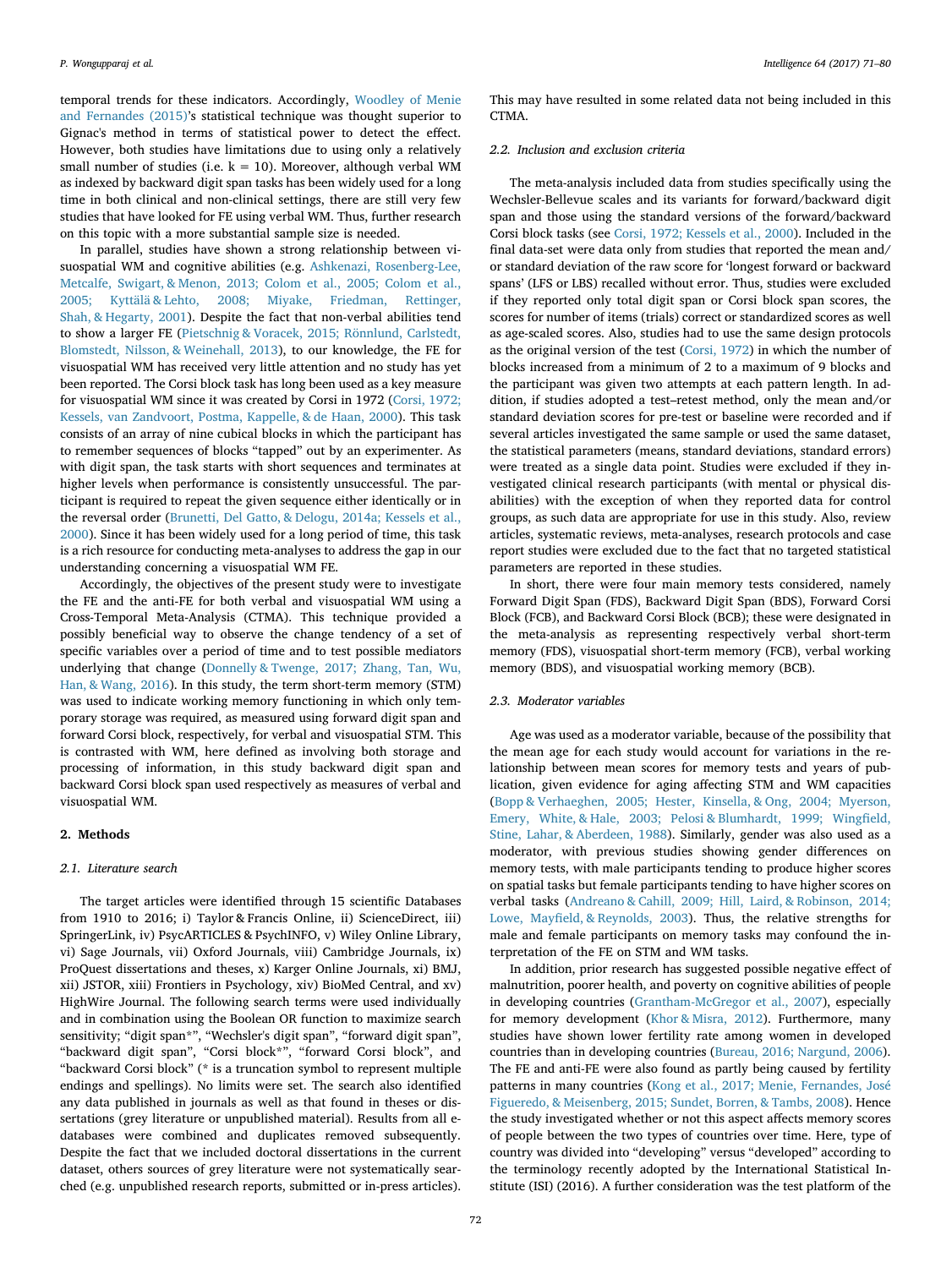Sample characteristics.

| Variables                                                 | $FDS (ks = 742)$<br>$(ns = 48,955)$ |               | BDS $(ks = 594)$<br>$(ns = 70,424)$ |                          | $FCB$ ( $ks = 307$ )<br>$(ns = 16,514)$ |               | $BCB$ ( $ks = 111$ )<br>$(ns = 3784)$ |               |
|-----------------------------------------------------------|-------------------------------------|---------------|-------------------------------------|--------------------------|-----------------------------------------|---------------|---------------------------------------|---------------|
|                                                           | Mean (SD)                           | Min – Max     | Mean (SD)                           | $Min - Max$              | Mean (SD)                               | $Min - Max$   | Mean (SD)                             | $Min - Max$   |
| Years of publication <sup>a</sup>                         | 2003.15 (15)                        | 1973-2016     | 2005.33 (15)                        | 1975-2016                | 2008.22 (9)                             | 1982-2016     | 2009.71 (6)                           | 1989-2016     |
| Age of participant <sup>b</sup>                           | 36.76 (230.90)                      | 3.65-92.40    | 41.27 (287.11)                      | 4-92.50                  | 29.31 (162.48)                          | 3.04-86.65    | 43.06 (149.39)                        | 4-86.65       |
| Mean score <sup>b</sup>                                   | 6.11(7.22)                          | $0.81 - 9.10$ | 4.51 (9.88)                         | 1.08-7.20                | 5.25(6.35)                              | $2.20 - 7.80$ | 4.74 (4.81)                           | 2.10-7.09     |
| SD score <sup>b</sup>                                     | 1.33(3.41)                          | $0.10 - 3.08$ | 1.38(4.34)                          | 1.08-7.20                | 1.11(3.25)                              | $2.20 - 7.80$ | 1.01(1.90)                            | $0.17 - 2.53$ |
| $Sex^b$                                                   |                                     |               |                                     |                          |                                         |               |                                       |               |
| Male <sup>c</sup>                                         | 5.77 (9.37)                         | 3.70-7.80     | 4.30(5.67)                          | $2.10 - 6.90$            | 4.86 (5.90)                             | $3.10 - 7.00$ | 5.02(3.40)                            | 2.70-5.70     |
| Female <sup>d</sup>                                       | 6.12(10.76)                         | $3.40 - 8.74$ | 4.64 (6.86)                         | $2.10 - 7.13$            | 4.80 (5.92)                             | $3.70 - 7.00$ | 4.75 (4.90)                           | 2.10-5.93     |
| Sample size                                               | 65.98 (191.85)                      | 1-4100        | 118.56 (352.58)                     | 5-4251                   | 53.79 (80.52)                           | $9 - 632$     | 34.09 (39.56)                         | 10-362        |
| Test platform                                             |                                     |               |                                     |                          |                                         |               |                                       |               |
| Non-computerized<br>(paper-and-pencil or wooden cube) (%) | 676 (91.10)                         |               | 552 (92.90)                         | $\overline{\phantom{a}}$ | 229 (74.60)                             |               | 99 (89.20)                            | ۰             |
| Computerized (%)                                          | 66 (8.90)                           |               | 42 (7.10)                           |                          | 78 (25.40)                              |               | 12 (10.80)                            |               |
| Type of country                                           |                                     |               |                                     |                          |                                         |               |                                       |               |
| Developed                                                 | 673 (90.70)                         |               | 529 (89.10)                         |                          | 283 (92.20)                             |               | 87 (78.40)                            |               |
| Developing                                                | 69 (9.30)                           |               | 65 (10.90)                          |                          | 24 (7.80)                               |               | 24 (21.60)                            |               |

 $ks =$  Number of independent samples in which means memory test was available for the analysis,  $ns =$  Sum of the sample size for each memory test.

FDS = Forward Digit Span; BDS = Backward Digit Span; FCB = Forward Corsi Block; FCB = Backward Corsi Block.

Median and interquartile range (IQR).

<sup>b</sup> Sample size weights.

 $c$  Weighted mean with 95% Confidence Interval for male; FDS = 5.77 (5.50–6.04); BDS = 4.30 (4.11–4.50); FCB = 4.86 (4.63–5.10); BCB = 5.02 (4.53–5.51).

<sup>d</sup> Weighted mean with 95% Confidence Interval for female; FDS = 6.12 (5.82–6.43); BDS = 4.64 (4.37–4.91); FCB = 4.80 (4.59–5.01); BCB = 4.75 (4.20–5.30).

memory tests used and this was included as a moderator in the current analysis. The test platform could be categorized into computerized and non-computerized versions, as shown in Table 1.

# *2.4. Statistical analyses*

The study used the modified meta-analysis technique, CTMA, to analyze the extent to which the mean scores for memory tests changed over decades based on temporal correlation coefficients, utilizing year of study publication and weighted based on sample size (Twenge, 2000). To estimate the magnitude of change among the mean scores over time, a moderated and weighted least squares multiple regression was applied using Statistica 13 and Statgraphics. Both standardized and unstandardized regression weights were reported. The mean age of participant, percentage of men in each study, test platform (computerized vs. non-computerized), and type of country (developed vs. developing) were inputted into the model as moderators. To indicate the magnitude of change in STM and WM scores over time, a weighted linear regression was calculated for each memory test. The year of publication was used as the predictor with the sample mean FDS, BDS, FCB or BCB scores as the outcome measures (Pietschnig et al., 2010).

In the current analysis, the number of individuals (n) was used to estimate the model degrees of freedom and significances. Essentially, the CTMA method is used to analyze trend scores over time (e.g. Twenge, 2000; Twenge & Campbell, 2001; Twenge & Campbell, 2008; Wongupparaj, Kumari, & Morris, 2015). In contrast to other types of meta-analysis, the primary outcome of interest is not the effect size. The temporal relationship between mean score and year of publication of these scores were collected from target studies and analyzed. In addition, this technique was used to analyze sample mean data, also weighting the analysis by sample size from each study, so taking into account the fact that bigger sample sizes should be weighted more highly and hence accurately (see Lipsey & Wilson, 2001).

In a conventional meta-analysis of effect sizes, the validity of the research findings may be affected by publication bias, namely the file drawer effect (Rothstein, Sutton, & Borenstein, 2006). However, a factor mitigating this effect is that the mean scores from each published study was collected and analyzed, rather than the effect sizes from the primary measures of the study. This related to the target mean score for the digit span or Corsi block measures rarely being associated with the

central hypotheses considered by the journal papers, tending to be reported on an incidental basis as descriptive or Supplementary data (Booth, Sharma, & Leader, 2016; Cooper, 1998; Pietschnig et al., 2010; Schmidt & Hunter, 2015).

Initially, outlier and influential case diagnostics were performed using Cook's distances, DFBETAS, and DFFITS (Viechtbauer & Cheung, 2010). First, according to Skrondal and Rabe-Hesketh (2004), for the value of Cook's distances to be "large" they should be four times the number of parameters in the model divided by the number of independent samples (i.e.  $> 0.01$ ,  $> 0.01$ ,  $> 0.03$ , and  $> 0.07$  for FDS, BDS, FCB, and BCB, respectively). Second, data were considered outliers if the value of the absolute DEFETAS exceeding  $2/\sqrt{n}$ , where n is the number of independent sample (i.e.  $> 0.07, > 0.08, > 0.11$ , and > 0.19 for FDS, BDS, FCB, and BCB, respectively). Third, outliers were also defined as when the value of the absolute DFFITS exceeded  $2\sqrt{p/n}$ , where p is the number of parameter in the model and *n* is the number of independent sample (i.e.  $> 0.10$ ,  $> 0.12$ ,  $> 0.16$ , and  $>$ 0.27 for FDS, BDS, FCB, and BCB, respectively). Applying these principles, outliers being detected from 30 FDS, 12 BDS, 10 FCB, and 6 BCB studies and data from these studies were then deleted from the final dataset. Following removal of the outliers, some changes in the observed relationship between the mean memory test scores and years of publication were found ( $r_{\text{FDS with vs without outlier}} = 0.12**$  vs  $0.12**$ ,  $r_{\text{BDS}}$ with vs without outlier =  $-0.10^{**}$  vs  $-0.06^{**}$ ,  $r_{\text{FCB}}$  with vs without out- $\mu_{\text{lier}} = 0.13^{**}$  vs  $0.10^{**}$ , and  $r_{\text{BCB}}$  with vs without outlier =  $0.01^{\text{ns}}$  vs − 0.17<sup><sup>∗</sup></sub>). However, these numerical changes concerning  $r_{\text{FDS}}$ ,  $r_{\text{BDS}}$ ,</sup>  $r_{\text{FCB}}$ , and  $r_{\text{BCB}}$  showed no significant differences ( $z_{\text{FDS}} \leq 0.01$ ,  $p = 1.00$ ;  $z_{BDS} = -0.70$ ,  $p = 0.48$ ;  $z_{FCB} = 0.38$ ,  $p = 0.70$ ; and  $z_{BCB} = 1.38$ ,  $p = 0.17$ ) and the effect sizes were small ( $d_{\text{FDS}} \leq 0.01$ ,  $d_{\text{BDS}} = 0.05$ ,  $d_{\text{FCB}} = 0.04$ , and  $d_{\text{BCB}} = 0.25$ ) (see Supplementary information: S1).

In addition, the findings from the current dataset as to publication status (i.e. weighted means for memory tests from published vs. unpublished sources) did not show any significant differences and the magnitudes of difference as indicated by effect sizes (i.e. partial  $\eta^2$ ) were small (Cohen, Miles, & Shevlin, 2001) for FDS (*p* = 0.15, partial  $η<sup>2</sup> < 0.01$ ), BDS (*p* = 0.14, partial  $η<sup>2</sup> < 0.01$ ), and BCB (*p* = 0.49, partial  $\eta^2$  < 0.01), respectively. Nevertheless, the weighted mean score for FCB indicated a significant difference between published and unpublished sources but the effect size was also small  $(p < 0.05,$ partial  $\eta^2 = 0.04$ ).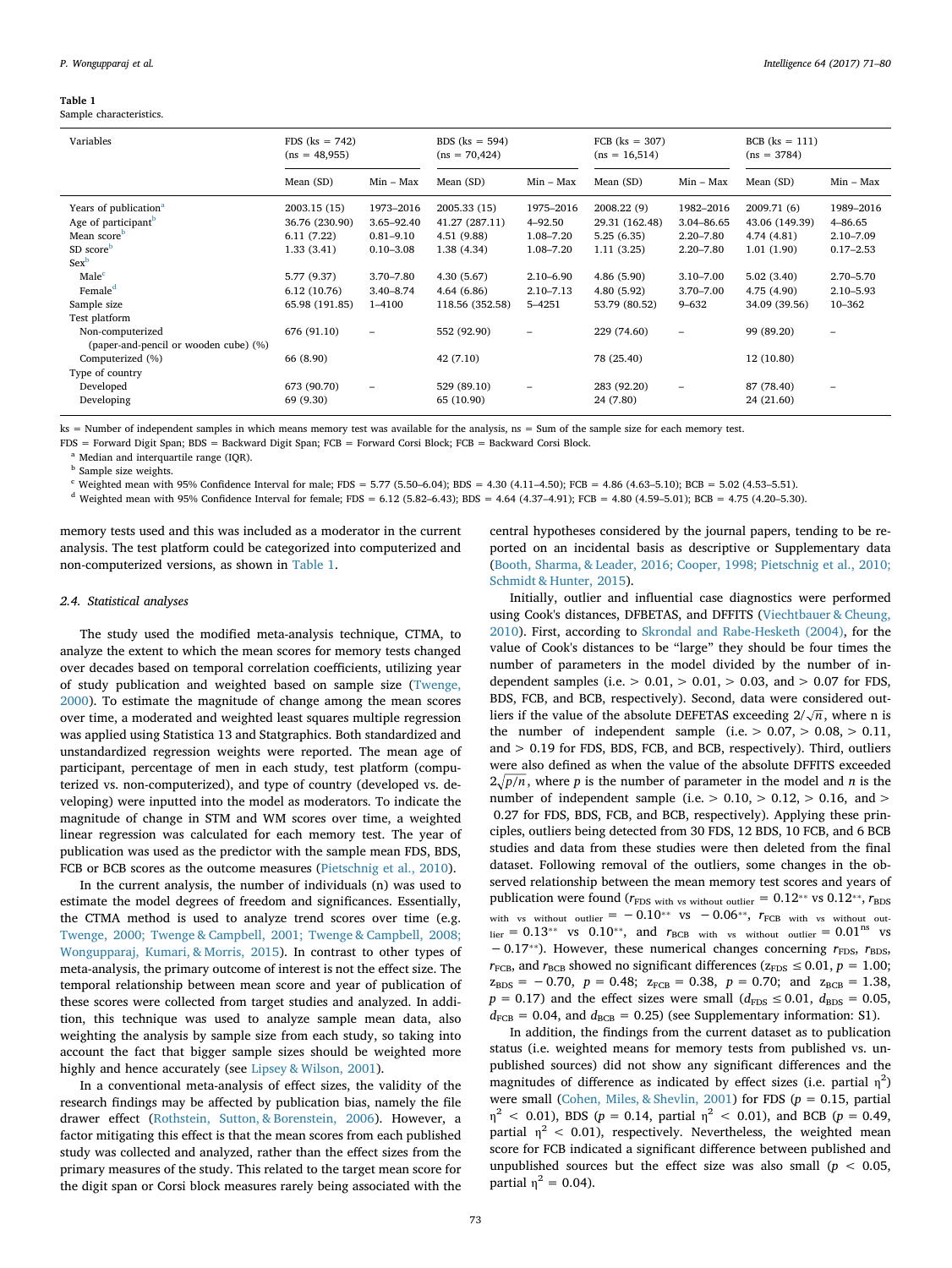

Fig. 1. The PRISMA diagram with literature search results.

Note. FDS = Forward Digit Span, BDS = Backward Digit Span, FCB = Forward Corsi Block, and BCB = Backward Corsi Block. T = Total, P = Published, and U = Unpublished studies.

# *2.5. Final sample*

The literature review processes according to PRISMA guidelines are shown in Fig. 1. The 15-electronic database search yielded 26,863 studies for FDS (94.11% published source), 19,520 studies for BDS (97.58% published source), 2797 studies for FCB (98.78% published source), and 957 studies for BCB (97.91% published source). Of these, duplicated and unrelated studies were removed after title, keyword, and abstract review. Only, 4682 (95.49% published source), 4011 (95.96% published source), 358 (88.27% published source), and 75 studies (85.33% published source) for FDS, BDS, FCB, and BCB remained for the next step. Subsequently, 346 (90.75% published source), 316 (91.77% published source), 136 (97.79% published source), and 38 (97.37% published source) studies for FDS, BDS, FCB, and BCB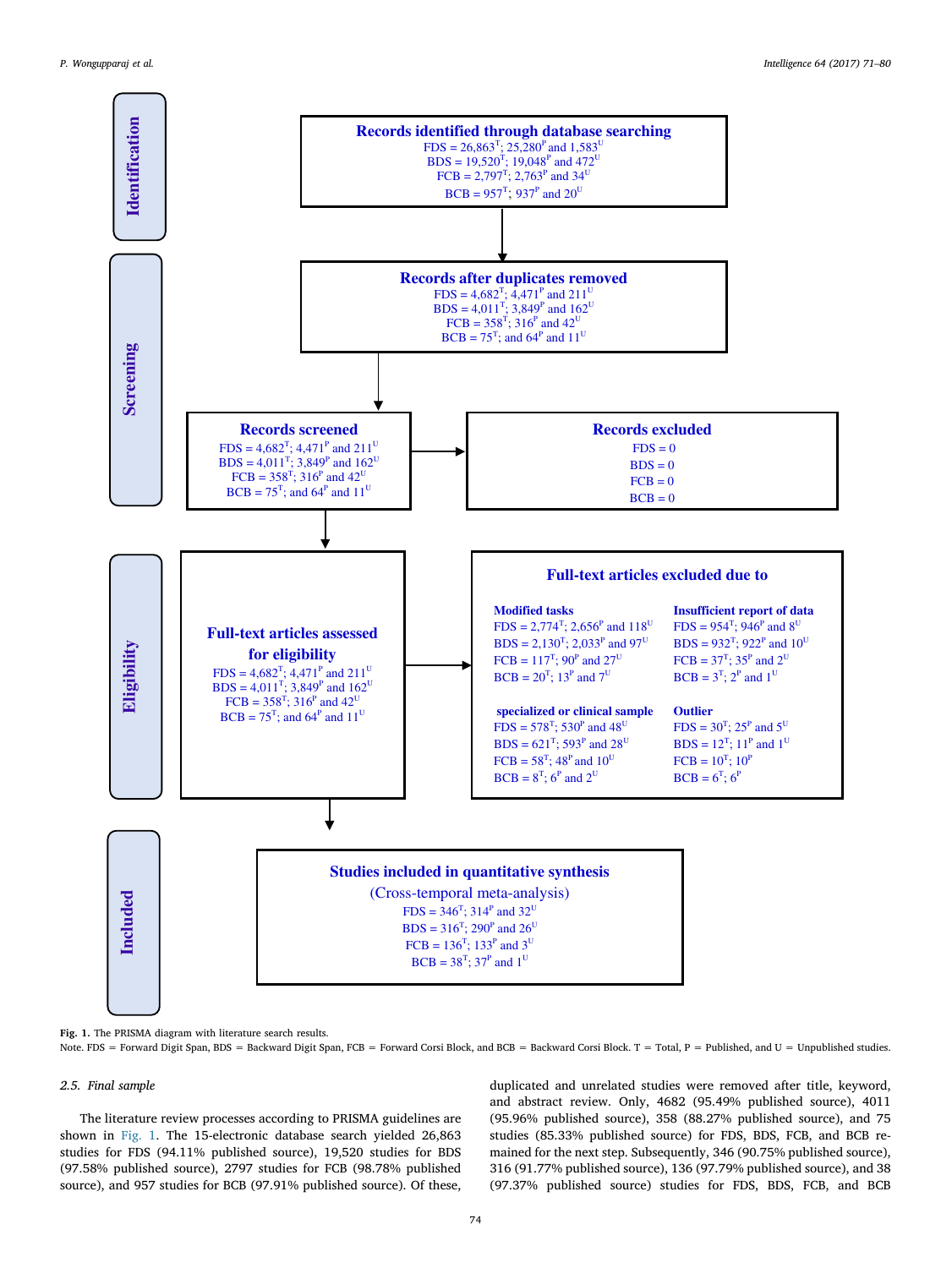respectively fulfilled the inclusion and exclusion criteria, resulting in 742, 594, 307, and 111 independent samples for FDS, BDS, FCB, and BCB) and 139,677 participants overall (48,955, 70,424, 16,514, and 3784 participants for FDS, BDS, FCB, BCB). References for studies included in this CTMA can be found in the supporting information and the dataset file is openly available at https://osf.io/4zesc/.

### 3. Results

Descriptive statistics concerning years of publication, age of participant, sex, sample size, test platform, and type of country are given in Table 1 for each memory test. The median years of publication were as follows: for FDS, 2003.15 ( $IOR = 15$ ; span 43 years; 1973–2016), for BDS 2005.33 (IQR =15; span 41 years, 1975–2016), for FCB, 2008.22  $(IQR = 9; span 34 years, 1982–2016)$ , and for BCB 2009.71 ( $IQR = 6;$ span 27 years, 1989–2016). The weighted mean ages of the participants were; FDS: 36.76 (SD = 230.90; span 3.65–92.40 years), BDS: 41.27  $(SD = 287.11$ ; span 4.00–92.50), FCB: 29.31  $(SD = 162.48$ ; span 3.04–86.65); and BCB: 43.06 (SD = 149.39; span 4.00–86.65). The weighted mean scores were; FDS:  $6.11$  (SD = 7.22); BDS: 4.51  $(SD = 9.88)$ ; FCB: 5.25  $(SD = 6.35)$ ; and BCB: 4.74  $(SD = 4.81)$ . In addition, the weighted means of SD were; FDS: 1.33 (SD = 3.41); BDS: 1.38 (SD = 4.34); FCB: 1.11 (SD = 3.25); and BCB: 1.01 (SD = 1.90).

Moreover, the weighted mean scores for the four memory tests additionally demonstrated that female participants had higher mean scores than male participants for FDS and BDS (6.12 vs. 5.77 and 4.64 vs. 4.30), but male participants had higher mean scores than female participants for FCB and BCB (4.86 vs. 4.80 and 5.02 vs. 4.75). The average sample sizes for FDS, BDS, FCB and BCB respectively were 65.98 (SD = 191.85), 118.56 (SD = 352.58), 53.79 (SD = 80.52), and 34.09 (SD = 39.56). The most frequent types of test platform for all STM and WM tests were non-computerized versions (for FDS, BDS, FCB and BCB respectively, 91.10%, 92.90%, 74.60%, and 89.20%) and the majority of data for all memory tests were collected from developed countries (respectively 90.70%, 89.10%, 92.20%, and 78.40%).

To test the hypotheses that STM and WM increase or decrease overtime, the correlation coefficients from four weighted simple regression analysis were estimated (reported in Tables 2A and 2B and Fig. 2). It was found that the mean scores for the FDS and FCB measures correlated positively with year of publication (respectively:  $r = 0.12$ ,  $p \le 0.01$ ;  $r = 0.10$ ,  $p \le 0.01$ ; both for sample size weight). A negative correlation was found between the mean score for BDS and BCS

and year of publication (respectively;  $r = -0.06$  for sample size weight,  $p < 0.01$ ;  $r = -0.17$  for sample size weight,  $p < 0.01$ ; both for sample size weight).

The analysis tested the moderating effects of the relationship between the mean scores for all memory tests and year of publication, the main finding (see Tables 2A and 2B) being that the moderators were significant predictors for all memory tests. Specifically, the significant correlations between age of participant and FDS ( $\beta_{\text{FDS}} = 0.14$ ,  $p$  < 0.01), BDS ( $\beta_{\text{BDS}}$  = 0.17,  $p$  < 0.01), and FCB ( $\beta_{\text{FCB}}$  = 0.06, *p* < 0.01) mean scores indicated higher test performances for older participants. Nonetheless, a negative and significant relationship was found between age of participant and the BCB mean score  $(\beta_{BCB} = -0.45, p < 0.01)$ , this indicating higher test performance for younger participants. Further, a positive and significant correlation was observed between male percentage and the BCB means score  $(\beta_{BCB} = 0.10, p < 0.01)$ , showing higher test performances in male participants on this memory test. However, negative directions were found for the relationships between male percentage and FDS  $(\beta_{\text{FDS}} = -0.03, p < 0.01)$ , BDS  $(\beta_{\text{BDS}} = -0.01, p < 0.01)$ , and FCB  $(\beta_{\text{FCB}} = -0.06, p < 0.01)$  mean scores, indicating better performance for female participants on these three memory tests.

Significant negative relationships between test platform and FDS  $(\beta_{\text{FDS}} = -0.02, p < 0.01)$ , BDS  $(\beta_{\text{BDS}} = -0.03, p < 0.01)$ , FCB  $(\beta_{\text{FCB}} = -0.08, p < 0.01)$ , and BCB ( $\beta_{\text{BCB}} = -0.14, p < 0.01$ ) mean scores suggested higher test score of the computerized platform in comparison to the non-computerized platform on all four memory tests. Also, it is clear from the current analysis that positive and significant correlations were found between type of country and FDS ( $\beta_{\text{FDS}} = 0.16$ ,  $p < 0.01$ ), BDS ( $\beta_{\text{BDS}} = 0.26$ ,  $p < 0.01$ ), FCB ( $\beta_{\text{FCB}} = 0.07$ ,  $p$  < 0.01), and BCB ( $\beta_{\text{BCB}}$  = 0.30,  $p$  < 0.01) mean scores, indicating better test scores for the participants from developed countries than those from developing countries on the four memory tests. In addition, according to the multiple weighted regression, the relationships between years of publication and mean scores were still statistically significant for all memory tests ( $\beta_{\text{FDS}} = 0.14$ ,  $p < 0.01$ ,  $\beta_{\text{BDS}} < -0.02$ ,  $p$  < 0.01,  $\beta_{\text{FCB}}$  = 0.08,  $p$  < 0.01, and  $\beta_{\text{BCB}}$  = -0.03,  $p$  < 0.01) after the moderating effects of participant age, male percentage, type of platform, and type of country were taken into account.

# 4. Discussion

The aim of the study was to determine whether the mean scores on

#### Table 2A

Single and multiple weighted least squares regression analyses as weighted by sample size for forward digit span and backward digit span scores and score changes per decade.

| Target variables        | <b>Ns</b> | b(SE)                 | $\beta$ (SE)          | t          | $\boldsymbol{p}$ | $r(R^2)$            |
|-------------------------|-----------|-----------------------|-----------------------|------------|------------------|---------------------|
| $(1)$ FDS               |           |                       |                       |            |                  |                     |
| Single regression       | 48,955    |                       |                       |            |                  | $0.12(0.02)$ **     |
| Intercept               |           | $-17.43(0.85)$        |                       | $-20.40**$ | < 0.01           |                     |
| Year of publication     |           | 0.01 (< 0.01)         | 0.12 (< 0.01)         | 27.56**    | < 0.01           |                     |
| Multiple regression     | 48,995    |                       |                       |            |                  | $0.26(0.07)$ **     |
| Intercept               |           | $-21.16(0.85)$        |                       | $-24.89**$ | < 0.01           |                     |
| Year of publication (Y) |           | 0.01 (< 0.01)         | 0.14 (< 0.01)         | $31.36**$  | ${}< 0.01$       |                     |
| Mean age (A)            |           | $< 0.01$ ( $< 0.01$ ) | 0.14 (< 0.01)         | $30.91**$  | < 0.01           |                     |
| Male percentage (M)     |           | $<-0.01$ ( $< 0.01$ ) | $-0.03$ ( $< 0.01$ )  | $-6.94**$  | ${}< 0.01$       |                     |
| Platform (P)            |           | $<-0.05$ ( $< 0.01$ ) | $<-0.02$ ( $< 0.01$ ) | $-3.88**$  | < 0.01           |                     |
| Type of country (TC)    |           | < 0.67(0.02)          | 0.16 (< 0.01)         | $36.97**$  | < 0.01           |                     |
| $(2)$ BDS               |           |                       |                       |            |                  |                     |
| Single regression       | 70,424    |                       |                       |            |                  | $-0.06$ ( < 0.01)** |
| Intercept               |           | 16.11 (0.76)          |                       | $21.24**$  | < 0.01           |                     |
| Year of publication     |           | $-0.01$ ( $< 0.01$ )  | $-0.06$ ( $< 0.01$ )  | $-15.29*$  | ${}< 0.01$       |                     |
| Multiple regression     | 70,424    |                       |                       |            |                  | $0.32(0.10)$ **     |
| Intercept               |           | 7.74 (0.73)           |                       | 10.52      | < 0.01           |                     |
| Year of publication (Y) |           | $<-0.01$ ( $< 0.01$ ) | $-0.02$ ( $< 0.01$ )  | $-5.67**$  | < 0.01           |                     |
| Mean age (A)            |           | $< 0.01$ ( $< 0.01$ ) | 0.17 (< 0.01)         | 45.20**    | < 0.01           |                     |
| Male percentage (M)     |           | $<-0.02$ ( $< 0.01$ ) | $-0.01$ ( $< 0.01$ )  | $-4.60**$  | < 0.01           |                     |
| Platform (P)            |           | $-0.09(0.01)$         | $-0.03$ ( $< 0.01$ )  | $-7.59**$  | ${}< 0.01$       |                     |
| Type of country (TC)    |           | 0.88(0.01)            | 0.26(0.01)            | 73.20**    | < 0.01           |                     |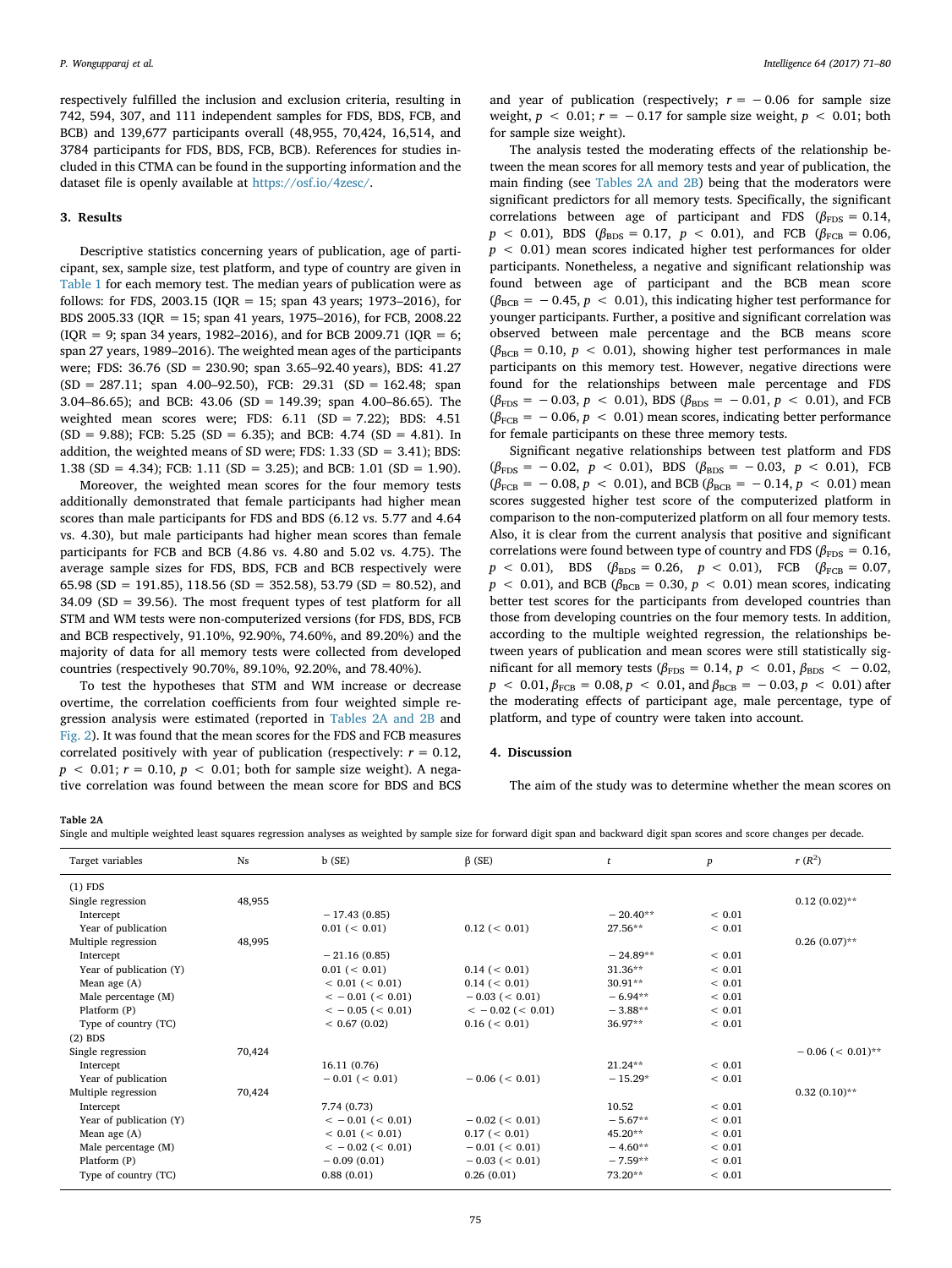#### Table 2B

Single and multiple weighted least squares regression analyses as weighted by sample size for forward Corsi block span and backward Corsi block span scores and score changes per decade.

| Target variables        | Ns     | b(SE)                 | $\beta$ (95% CI) | t          | $\boldsymbol{p}$ | $r(R^2)$         |
|-------------------------|--------|-----------------------|------------------|------------|------------------|------------------|
| $(1)$ FCB               |        |                       |                  |            |                  |                  |
| Single regression       | 16,514 |                       |                  |            |                  | $0.10(0.01)$ **  |
| Intercept               |        | $-13.47(1.50)$        |                  | $-8.98**$  | ${}< 0.01$       |                  |
| Year of publication     |        | 0.01 (< 0.01)         | 0.10 (< 0.01)    | $12.48**$  | ${}< 0.01$       |                  |
| Multiple regression     | 16,514 |                       |                  |            |                  | $0.18(0.03)$ **  |
| Intercept               |        | $-11.44(1.54)$        |                  | $-7.44**$  | ${}< 0.01$       |                  |
| Year of publication (Y) |        | 0.01 (< 0.01)         | 0.08(0.01)       | $10.75**$  | ${}< 0.01$       |                  |
| Mean age (A)            |        | $< 0.01$ ( $< 0.01$ ) | 0.06(0.01)       | $7.38**$   | ${}< 0.01$       |                  |
| Male percentage (M)     |        | $<-0.01$ ( $< 0.01$ ) | $-0.06(0.01)$    | $-8.34**$  | ${}< 0.01$       |                  |
| Platform (P)            |        | $-0.15(0.01)$         | $-0.08(0.01)$    | $-10.14**$ | ${}< 0.01$       |                  |
| Type of country (TC)    |        | 0.36(0.04)            | 0.07(0.01)       | $9.64***$  | ${}< 0.01$       |                  |
| $(2)$ BCB               |        |                       |                  |            |                  |                  |
| Single regression       | 3784   |                       |                  |            |                  | $-0.17(0.03)$ ** |
| Intercept               |        | 46.54 (3.81)          |                  | 12.20      | ${}_{0.01}$      |                  |
| Year of publication     |        | $-0.02$ ( $< 0.01$ )  | $-0.17(0.02)$    | $-10.96**$ | ${}< 0.01$       |                  |
| Multiple regression     | 3784   |                       |                  |            |                  | $0.51(0.26)$ **  |
| Intercept               |        | 12.45(3.56)           | $-0.03(0.02)$    | 3.50       | ${}< 0.01$       |                  |
| Year of publication (Y) |        | $<-0.01$ ( $< 0.01$ ) | $-0.45(0.02)$    | $-2.13**$  | ${}< 0.01$       |                  |
| Mean age (A)            |        | $<-0.01$ ( $< 0.01$ ) | 0.10(0.01)       | $-28.50**$ | < 0.01           |                  |
| Male percentage (M)     |        | $< 0.01$ ( $< 0.01$ ) | $-0.14(0.02)$    | $7.04*$    | ${}< 0.01$       |                  |
| Platform (P)            |        | $-0.39(0.04)$         | 0.30(0.01)       | $-9.51**$  | ${}< 0.01$       |                  |
| Type of country (TC)    |        | 0.73(0.04)            | $-0.03(0.02)$    | $20.16**$  | < 0.01           |                  |

Note Ns = number of participants,  $\dot{p}$  < 0.05, and  $\dot{p}$  < 0.01.

tests of verbal and visuospatial STM and WM change over decades, in line with the FE and the anti-FE. Accordingly, the FE for STM and anti-FE for WM were investigated using CTMA on 1754 independent samples. The results revealed the FE for the verbal and visuospatial STM measures (i.e. FDS and FCB) and anti-FE for the verbal and visuospatial WM measure (i.e. BDS and BCB). Both verbal and visuospatial STM measures are possibly sensitive to the FE in which the mean scores for FDS and FCB increase over time (*r*s = 0.12 and 0.10, *p*s < 0.01). In contrast, both verbal and visuospatial WM measures are probably sensitive to the anti-FE in that the mean scores for BDS and BCB decrease over time ( $rs = -0.06$  and  $-0.17$ ,  $ps < 0.01$ ). The gain on the verbal and visuospatial STM tasks (i.e. FDS and FCB) and decline on the verbal and visuospatial WM tasks (i.e. BDS and BCB) are consistent with the co-occurrence model (Woodley of Menie & Fernandes, 2015). Based on this model, it is predicted that less *g*-loaded measures should show a rise, whereas more *g*-loaded measures may show the opposite trend as shown in the studies by Gignac (2015) and Woodley of Menie and Fernandes (2015).

Some studies have also supported the notion that FDS and BDS are differentially related to *g*, namely that BDS is essentially a more attentionally demanding task than FDS, such that BDS is more strongly



related to *g* (Ganzach, 2016; Jensen & Figueroa, 1975). In addition, the less *g*-loaded indicator implies a major environmental influence, with the FE gain predominantly driven by environmental causes (te Nijenhuis & van der Flier, 2013), with additional practice and training effects (Bartels, Wegrzyn, Wiedl, Ackermann, & Ehrenreich, 2010; Chase & Ericsson, 1981; Roediger & Karpicke, 2006; St Clair-Thompson & Holmes, 2008). Furthermore, the existence of the FE for STM tasks (i.e. FDS and FCB) possibly adds robustness to the overall FE phenomenon, as it demonstrates in this study that the FE occurs on ratio-scale measures, and does not simply emerge as an artefact of comparing between cohorts measured on interval scale measures of cognitive ability (Woodley of Menie, Peñaherrera, Fernandes, Becker, & Flynn, 2016).

In comparison to the FDS task, the performance score on the more *g*loaded BDS measure may be potentially related to genetic-driven factors (Ando, Ono, & Wright, 2001; Karlsgodt, Bachman, Winkler, Bearden, & Glahn, 2011; Karlsgodt et al., 2010; Kremen et al., 2007). Galton (1869) was the first to propose the existence of dysgenic effects on cognitive abilities and this has been considered in detail by Lynn (2011), with Woodley of Menie and Fernandes (2015) suggesting that the negative trend for BDS score concerning year of publication could

> **FDS BDS**

**FCB BCB** 

Fig. 2. Weighted simple regression of the relationship between the mean scores of four memory tests (FDS, BDS, FCB, and BCB) and year of publication. The bubble colours represent different types of memory tests, and the sizes provide a visual analogue of the relative sample size. (For interpretation of the references to color in this figure legend, the reader is referred to the web version of this article.)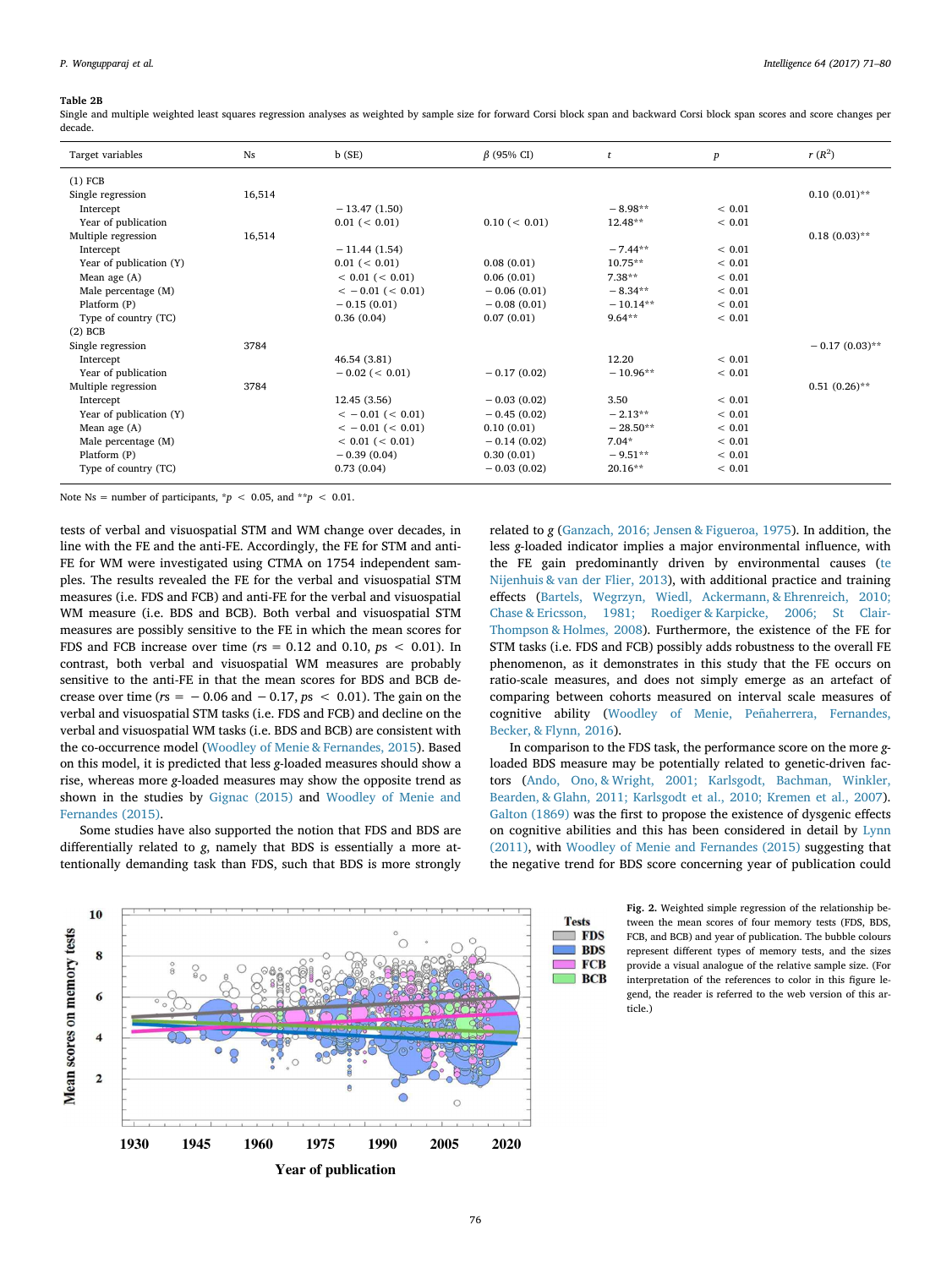also be explained by dysgenic fertility on the more *g*-loaded tasks, as found in several studies (Peach, Lyerly, & Reeve, 2014; Woodley of Menie & Dunkel, 2015; Woodley of Menie, Fernandes, Figueredo, & Meisenberg, 2015; Woodley of Menie, Figueredo, Dunkel, & Madison, 2015; Woodley of Menie & Meisenberg, 2013). That is, it has been proposed that more intelligent men and women in developed countries tend to have fewer offspring and also more highly educated woman are more likely to desire childlessness (Kanazawa, 2014; Livingston & Cohn, 2010; Meisenberg, 2010). Speculatively, this might support a steady decline in cognitive ability in some advanced industrial nations (Kanazawa, 2014). Using data from a handful of developed and developing countries, several attempts have been made to estimate the theoretical IQ lost due to the action of dysgenic selection, these countries including the UK and US (for a meta-analysis see Woodley of Menie, 2015), Taiwan (Chen, Chen, Liao, & Chen, 2013), and Kuwait (Abdel-Khalek & Lynn, 2008). Furthermore, anti-FEs on pencil-and-paper tests have also been observed across several different ability measures and in several countries (for reviews, see Dutton & Lynn, 2013, 2015). These IQ declines, like dysgenic effects, tend to be biggest when estimated use more *g* loaded subtests (Woodley & Meisenberg, 2013; Woodley of Menie & Dunkel, 2015).

Moreover, there is also evidence from the meta-analysis that the WM span is significantly more age sensitive than the STM span (Bopp & Verhaeghen, 2005), suggesting that WM is more susceptible to decline than STM with advanced age, confirming previous suggestions (Bowles & Salthouse, 2003; Hale et al., 2011; McNab et al., 2015; Salthouse, 1994; Wingfield et al., 1988). The increasing longevity in developed countries has resulted in a higher proportion of aging population (Ediev, 2011). For instance, mortality at age 75 years or more in the UK accounted for approximately 12% of all deaths of the last century; and it was around 39% in 1951, dramatically rising in the 21st Century to 65% in 2004 (Howse, 2006). In the current dataset, the samples were composed of 29.9% from  $\leq$  50 years old', followed by 21.2% from '13–25 years old', and 19.6% from '7–12 years old', respectively. Based on a lifespan perspective of age-related cognitive decline, it is plausible that WM decline over time may stem in part from the performance scores from this older age group across the more economically developed nations.

In addition, with respect to the negative relationship between visuospatial WM, as indexed by BCB, and year of publication, this negative change also supports the co-occurrence model (Woodley of Menie & Fernandes, 2015). Visuospatial WM has been found to be a strong predictor of mathematical ability (e.g. Ashkenazi et al., 2013; De Smedt et al., 2009; Hubber, Gilmore, & Cragg, 2014; van der Ven, van der Maas, Straatemeier, & Jansen, 2013). The mathematic scores on the International Mathematical Olympiad (IMO) during 1959–2015 indicate a significant and negative trend between the year of competition and efficiency score (ratio of attained score and all possible score)  $(n = 54, r = -0.71, p < 0.01$ ; weighted by sample size for each year) (IMO, 2016). Furthermore, the current findings are consistent with many studies that have observed decline on attentionally demand visuospatial tasks (Pietschnig & Gittler, 2015; Woodley of Menie & Fernandes, 2016). Also, it is plausible that a higher proportion of the aging population will play some part in the given negative relationship since it was found that performance on the visual-spatial tasks that recruited attentional resource decreased at faster rates than the verbal tasks as a function of age (Hale et al., 2011). Due to the fact that this is the first study that investigated the FE gain for visuospatial STM and the FE decline for visuospatial WM, further investigations are strongly suggested.

For moderating effects on mean scores of memory tests, the positive relationship between mean age and the mean scores on FDS, BDS, and FCB suggested higher performance of older than younger participants for verbal and visuospatial memory tests. However, the magnitudes of correlation, whilst significant, were small  $(r_{FDS} = 0.14, r_{BDS} = 0.17,$ and  $r_{\text{FCB}} = 0.06$ , all  $p < 0.01$ ). This finding is partially contrary to

prevailing notions as to aging resulting in memory decline (León, Tascón, & Cimadevilla, 2016; Salthouse, 2009). Due to the fact that our dataset contained a high proportion of older participants and they are nearly 90% from developed countries, it is plausible that enriched environment, education, and health care systems in developed countries protected the participants in part from short-term or working memory decline due to aging processes (Fuchs et al., 2016; Leal-Galicia, Castañeda-Bueno, Quiroz-Baez, & Arias, 2008; Nouchi & Kawashima, 2014; Springer, McIntosh, Winocur, & Grady, 2005; Uchida & Kawashima, 2008). On the other hand, a negative effect of aging on memory decline was found in BCB and the magnitude of relationship is moderate ( $r_{BCB} = -0.45$ ,  $p < 0.01$ ). This result is consistent with previous studies that found a more pronounced aging effect on visuospatial than verbal WM (Brockmole & Logie, 2013; Peich, Husain, & Bays, 2013).

Sex differences on STM and WM scores have been demonstrated in the current study. Although higher performances for female participants were observed on FDS, BDS, and FCB, the magnitudes of relationship were marginal  $(r_{FDS} = -0.03, r_{BDS} = -0.01,$  and  $r_{\text{FCB}} = -0.06$ , all  $ps < 0.01$ ). Nevertheless, this finding is supported by previous research indicating women outperformed men on verbal (Lowe et al., 2003) and visual memory measures (Andreano & Cahill, 2009). In fact, with a higher number of older adults in the current dataset, the findings are consistent with a previous study demonstrating older men doing more poorly on memory tests and having smaller hippocampal volumes than older women (DeCarli, 2015), although this might not apply to the current data in that hippocampus is thought to be mainly involved in long-term memory. In contrast, the findings for the BCB were in line with several previous studies suggesting that male participants were superior to women participants (Brunetti, Del Gatto, & Delogu, 2014b; Jones & Healy, 2006). However, this finding may also need to be interpreted with caution because of small independent samples of men and women (13 vs. 15) on BCB.

The study also found that there were higher memory scores on STM and WM tests that use computerized platforms in comparison to 'paper and pencil' versions. As Noyes and Garland (2008) pointed out, many paper-based or non-computerized tasks have been transferred onto computers but there may not be total equivalence. There are few comparison studies, but a better FDS score has been observed for a computer-based version in comparison to the non-computer version (Tractenberg & Freas, 2007). A converse higher numerical FCB score was also shown for the most often used wooden platform but the difference did not achieve statistical significance (Robinson & Brewer, 2016). An important point should be considered when considering the current finding is that generalization may not be warranted because of the disproportionately few independent samples using computerized platforms in our dataset, as shown in Table 1 (FDS<sub>computerized</sub> = 8.90%,  $BDS_{\text{computerized}} = 7.10\%$ ,  $FCB_{\text{computerized}} = 25.40\%$ , and  $BCB_{computerized} = 10.80\%)$ 

The study made a comparison between developed and developing countries, finding that people in developed countries showed higher performance on all four tests. To date, although there has been no previous meta-analysis investigating country type for working memory, a recent study by our group has indicated that participants in developed countries have significantly higher scores on general cognitive ability tests (Wongupparaj et al., 2015). Health and nutrition issues are the main concerns in many developing countries (Müller & Krawinkel, 2005) and these problems have been found to affect the memory span of children (Jukes, 2005; Miu et al., 2016; Niehaus et al., 2002). Furthermore, many studies on illiterate and unschooled people have demonstrated that low scores on STM and WM tasks were usually observed in illiterate people (Kosmidis, Zafiri, & Politimou, 2011). In all, once all moderators (age, sex, test platform and type of country) were included in the model, the relationships between year of publication and mean scores for STM and WM tasks remain statistically significant. This indicated the robustness of the FE and anti-FE on memory measures.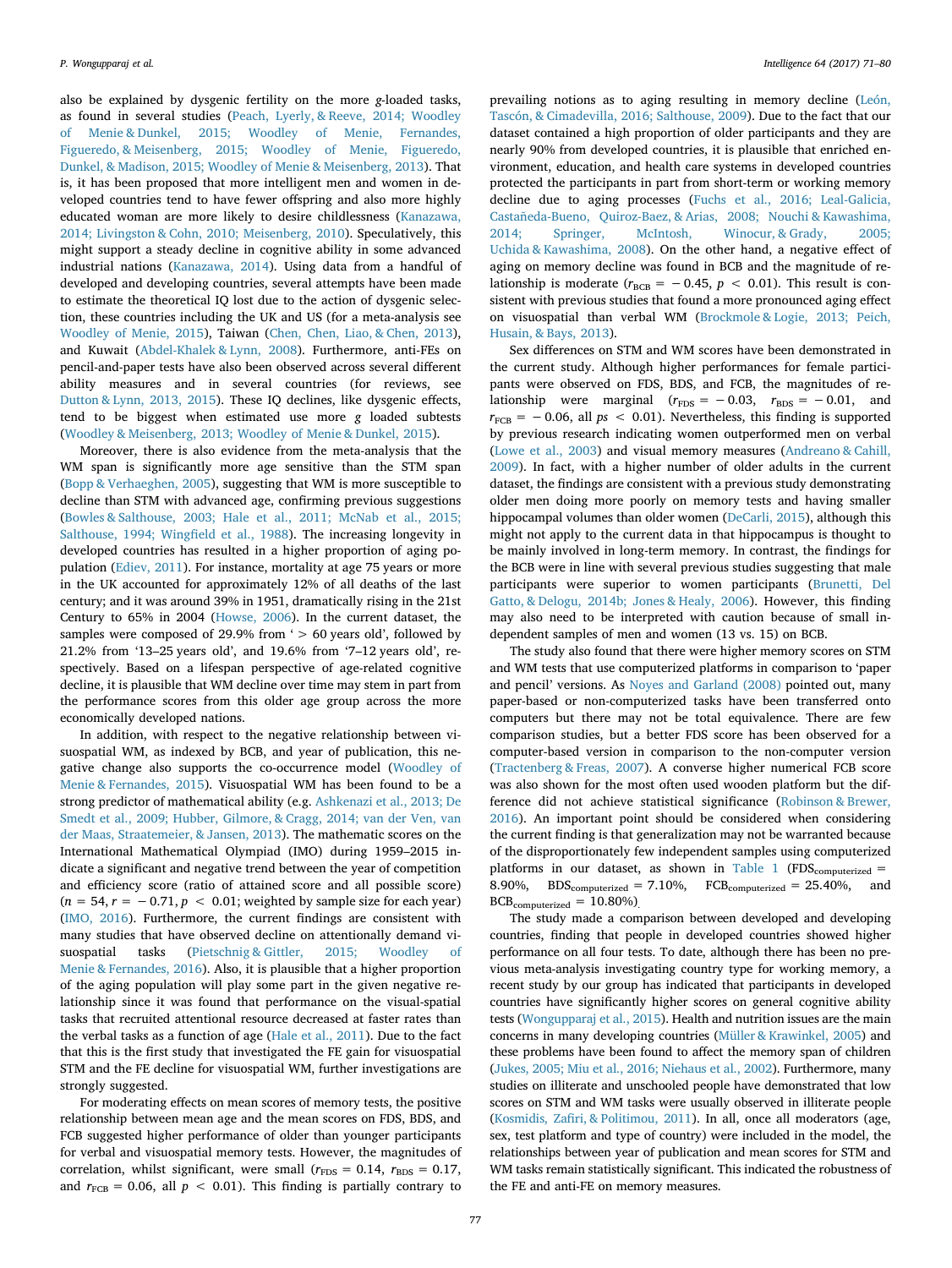Finally, even with significant FE and anti-FE for verbal/visuospatial STM and for verbal/visuospatial WM in the present study, the FE and anti-FE are relatively small ( $rs = 0.12$  for FDS, 0.10 for FCB,  $-0.06$  for BDS, and −0.17 for BCB, respectively). Only small shifts in verbal STM and WM task performance were also found in Woodley of Menie and Fernandes (2015). Indeed, it may also be the case that the small effect may in part be attributable to the limited range of variability in test scores for the memory tasks considered. For instance, around 90% of healthy adults can recall on DS tasks somewhere between 5 and 8 digits (Wechsler, 1939). In addition, it is also plausible that other underlying reasons may account for the decline of the mean scores for BDS over time, for example, diminishing returns of IQ-boosting effects, global ceiling effects and then reversal of scores on IQ tests (Pietschnig, 2016; Pietschnig & Gittler, 2015).

# 5. Conclusions

In summary, verbal and visuospatial STM shows a gradual rise, supporting the FE for STM as measured by FDS and FCB, whilst verbal and visuospatial WM gradually declines over the past four decades, supporting the anti-FE for WM as indexed by BDS and BCB. Over time, environmental influences might have driven the test score changes for both types of STM but speculatively, dysgenic selection against general intelligence and also possibly age-related cognitive decline could have influenced the declining test score for verbal and visuospatial WM, especially for developed countries. These patterns of the results are in line with the predictions from the co-occurrence model, that is, the FE effect possibly occurs on less *g*-loaded abilities, whereas the anti-FE effect may concentrate on high *g*-loaded abilities.

However, these analyses only examined performances on digit span and Corsi block task to measure respectively verbal and visuospatial STM and WM. Further research should explore other standard STM and WM measures to explore and to extend the current findings. For example, this might include word span (Baddeley, 1986; Tallnd, 1965) and letter span (Kinsbourne, 1974; Taub, 1975) for verbal STM, the visual pattern test (Della Sala, Gray, Baddeley, Allamano, & Wilson, 1999) for spatial STM, reading span (Daneman & Carpenter, 1980) for verbal WM, and n-back tasks (Jaeggi, Buschkuehl, Perrig, & Meier, 2010; Kirchner, 1958) for verbal and visuospatial WM. Such studies would help to further elucidate the potential FE mechanisms of change in relation to STM and WM.

#### Acknowledgements

This research was supported by funds from the Biomedical Research Centre for Mental Health at the Institute of Psychiatry, King's College London, and the South London and Maudsley NHS Foundation Trust for some of the time of Professor Veena Kumari. Robin Morris is funded for this research by the King's College Hospital NHS Foundation Trust, London, UK.

# Conflict of interest

The authors declare no conflict of interest.

# Contributors

Peera Wongupparaj, Veena Kumari and Robin G. Morris designed the study. Peera and Rangsirat Wongupparaj undertook the statistical analysis, data collection and prepared the first draft. All authors contributed to and approved the final manuscript.

# Appendix A. Supplementary data

Supplementary data to this article can be found online at http://dx. doi.org/10.1016/j.intell.2017.07.006.

#### References

- Abdel-Khalek, A. M., & Lynn, R. (2008). Intelligence, family size and birth order: Some data from Kuwait. *Personality and Individual Di*ff*erences*, *44*(4), 1032–1038. http://dx. doi.org/10.1016/j.paid.2007.10.029.
- Ackerman, P. L., Beier, M. E., & Boyle, M. O. (2005). Working memory and intelligence: The same or different constructs? *Psychological Bulletin*, *131*, 30–60.
- Ando, J., Ono, Y., & Wright, M. J. (2001). Genetic structure of spatial and verbal working memory. *Behavior Genetics*, *31*(6), 615–624. http://dx.doi.org/10.1023/ a:1013353613591.
- Andreano, J. M., & Cahill, L. (2009). Sex influences on the neurobiology of learning and memory. *Learning & Memory*, *16*(4), 248–266. http://dx.doi.org/10.1101/lm.918309.
- Ashkenazi, S., Rosenberg-Lee, M., Metcalfe, A. W. S., Swigart, A. G., & Menon, V. (2013). Visuo–spatial working memory is an important source of domain-general vulnerability in the development of arithmetic cognition. *Neuropsychologia*, *51*(11), 2305–2317. http://dx.doi.org/10.1016/j.neuropsychologia.2013.06.031.
- Baddeley, A. (1986). *Working memory*. Oxford: Oxford University Press.
- Bartels, C., Wegrzyn, M., Wiedl, A., Ackermann, V., & Ehrenreich, H. (2010). Practice effects in healthy adults: A longitudinal study on frequent repetitive cognitive testing. *BMC Neuroscience*, *11*(1), 1–12. http://dx.doi.org/10.1186/1471-2202-11-118.
- Booth, R. W., Sharma, D., & Leader, T. I. (2016). The age of anxiety? It depends where you look: Changes in STAI trait anxiety, 1970–2010. *Social Psychiatry and Psychiatric Epidemiology*, *51*(2), 193–202. http://dx.doi.org/10.1007/s00127-015-1096-0.
- Bopp, K. L., & Verhaeghen, P. (2005). Aging and verbal memory span: A meta-analysis. *The Journals of Gerontology Series B: Psychological Sciences and Social Sciences*, *60*(5), P223–P233. http://dx.doi.org/10.1093/geronb/60.5.P223.
- Bowles, R. P., & Salthouse, T. A. (2003). Assessing the age-related effects of proactive interference on working memory tasks using the Rasch model. *Psychology and Aging*, *18*(3), 608–615.
- Brockmole, J. R., & Logie, R. H. (2013). Age-related change in visual working memory: A study of 55,753 participants aged 8–75. *Frontiers in Psychology*, *4*, 12. http://dx.doi. org/10.3389/fpsyg.2013.00012.
- Brunetti, R., Del Gatto, C., & Delogu, F. (2014a). eCorsi: Implementation and testing of the Corsi block-tapping task for digital tablets. *Frontiers in Psychology*, *5*. http://dx. doi.org/10.3389/fpsyg.2014.00939.
- Brunetti, R., Del Gatto, C., & Delogu, F. (2014b). eCorsi: Implementation and testing of the Corsi block-tapping task for digital tablets. *Frontiers in Psychology*, *5*, 939. http:// dx.doi.org/10.3389/fpsyg.2014.00939.
- Bureau, P. R. (2016). 2015 World Population Data Sheet (Web page). Retrieved 18 June 2016 http://www.prb.org/pdf15/2015-world-population-data-sheet\_eng.pdf.
- Chase, W. G., & Ericsson, K. A. (1981). *Skilled memory*. Hillsdale, NJ: Erlbaum. Chen, H.-Y., Chen, Y.-H., Liao, Y.-K., & Chen, H.-P. (2013). Relationship of fertility with intelligence and education in Taiwan: A brief report. *Journal of Biosocial Science*, *45*(04), 567–571. http://dx.doi.org/10.1017/S0021932012000545.
- Cohen, J., Miles, J., & Shevlin, M. (2001). *Applying regression and correlation: A guide for students and researchers*. London: Sage.
- Cohen, R. L., & Sandberg, T. (1977). Relation between intelligence and short-term memory. *Cognitive Psychology*, *9*(4), 534–554. http://dx.doi.org/10.1016/0010- 0285(77)90019-6.
- Colom, R., Abad, F. J., Quiroga, M.Á., Shih, P. C., & Flores-Mendoza, C. (2008). Working memory and intelligence are highly related constructs, but why? *Intelligence*, *36*(6), 584–606.
- Colom, R., Abad, F. J., Rebollo, I., & Chun Shih, P. (2005). Memory span and general intelligence: A latent-variable approach. *Intelligence*, *33*(6), 623–642.
- Colom, R., Flores-Mendoza, C., Quiroga, M.Á., & Privado, J. (2005). Working memory and general intelligence: The role of short-term storage. *Personality and Individual Di*ff*erences*, *39*(5), 1005–1014.
- Cooper, H. (1998). *Synthesizing research: A guide for literature reviews* (3rd ed.). Thousand Oaks, CA: Sage.
- Corsi, P. M. (1972). Human memory and the medial temporal region of the brain. *Dissertation Abstracts International*, *34*, 819B.
- Daneman, M., & Carpenter, P. A. (1980). Individual differences in working memory and reading. *Journal of Verbal Learning and Verbal Behavior*, *19*(4), 450–466. http://dx. doi.org/10.1016/S0022-5371(80)90312-6.
- De Smedt, B., Janssen, R., Bouwens, K., Verschaffel, L., Boets, B., & Ghesquière, P. (2009). Working memory and individual differences in mathematics achievement: A longitudinal study from first grade to second grade. *Journal of Experimental Child Psychology*, *103*(2), 186–201. http://dx.doi.org/10.1016/j.jecp.2009.01.004.
- DeCarli, C. (2015). A call for new thoughts about what might influence human brain aging: Aging, apolipoprotein e, and amyloid. *JAMA Neurology*, *72*(5), 500–502. http://dx.doi.org/10.1001/jamaneurol.2015.33.
- Della Sala, S., Gray, C., Baddeley, A., Allamano, N., & Wilson, L. (1999). Pattern span: a tool for unwelding visuo–spatial memory. *Neuropsychologia*, *37*(10), 1189–1199. http://dx.doi.org/10.1016/S0028-3932(98)00159-6.
- Donnelly, K., & Twenge, J. M. (2017). Masculine and feminine traits on the Bem sex-role inventory, 1993–2012: A cross-temporal meta-analysis. *Sex Roles*, *76*(9), 556–565. http://dx.doi.org/10.1007/s11199-016-0625-y.
- Dutton, E., & Lynn, R. (2013). A negative Flynn effect in Finland, 1997–2009. *Intelligence*, *41*(6), 817–820. http://dx.doi.org/10.1016/j.intell.2013.05.008.
- Dutton, E., & Lynn, R. (2015). A negative Flynn effect in France, 1999 to 2008–9. *Intelligence*, *51*, 67–70. http://dx.doi.org/10.1016/j.intell.2015.05.005.
- Ediev, D. M. (2011). Life expectancy in developed countries is higher than conventionally estimated. Implications from improved measurement of human longevity. *Journal of Population Ageing*, *4*(1), 5–32. http://dx.doi.org/10.1007/s12062-011-9040-x.
- Flynn, J. R. (1984). The mean IQ of Americans massive gains 1932 to 1978. *Psychological*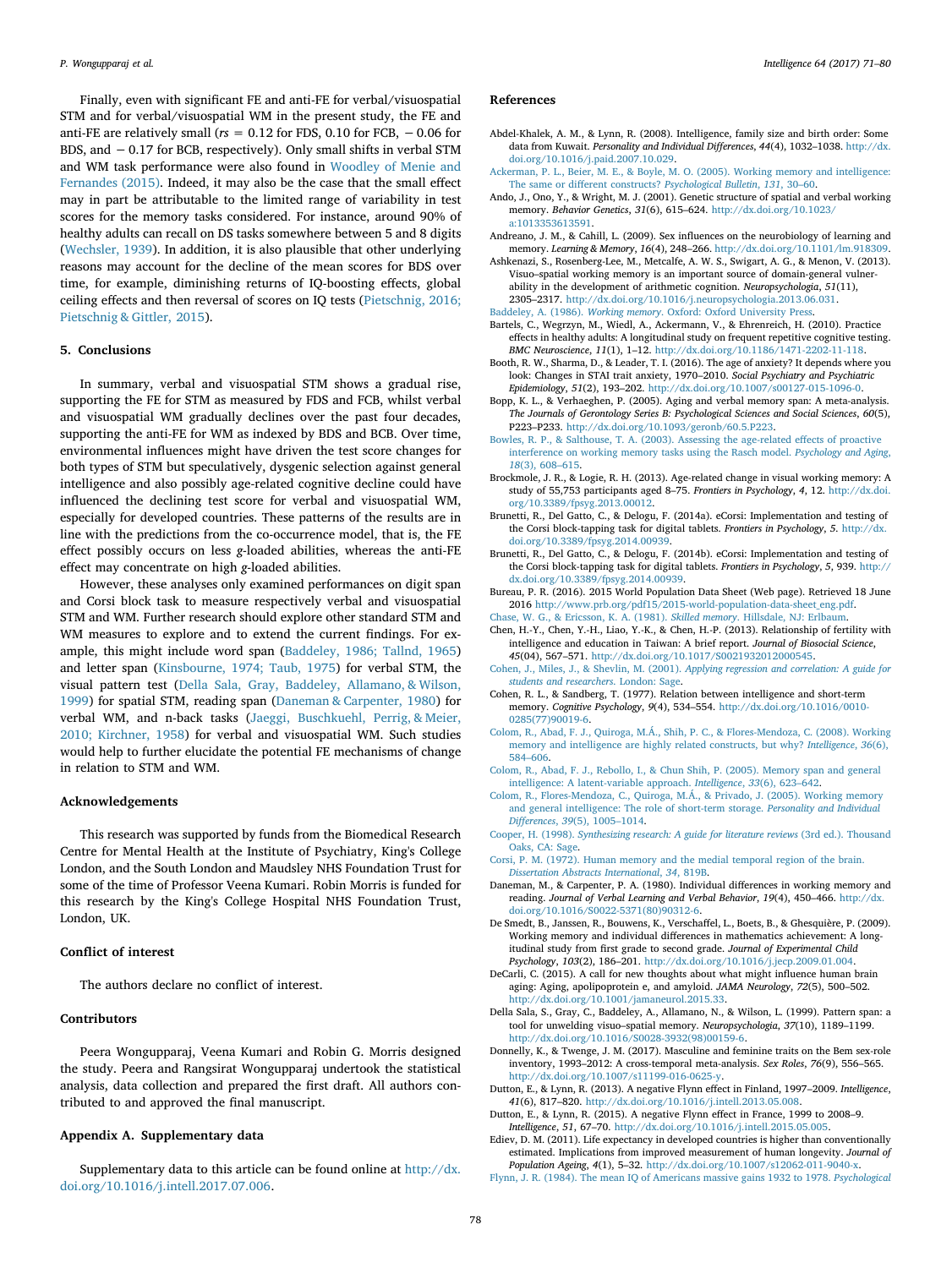*Bulletin*, *95*, 29–51.

Flynn, J. R. (1987). Massive IQ gains in 14 nations: What IQ tests really measure. *Psychological Bulletin*, *101*, 171–191.

- Flynn, J. R. (1990). Massive IQ gains on the Scottish WISC: Evidence against brand et al.'s hypothesis. *The Irish Journal of Psychology*, *11*(1), 41–51. http://dx.doi.org/10.1080/ 03033910.1990.10557787.
- Flynn, J. R. (2012). *Are we getting smarter: Rising IQ in the twenty-*fi*rst century*. Cambridge University Press.
- Fuchs, F., Cosquer, B., Penazzi, L., Mathis, C., Kelche, C., Majchrzak, M., & Barbelivien, A. (2016). Exposure to an enriched environment up to middle age allows preservation of spatial memory capabilities in old age. *Behavioural Brain Research*, *299*, 1–5. http:// dx.doi.org/10.1016/j.bbr.2015.11.019.
- Galton, F. (1869). *Hereditary genius*. London: MacMillan.
- Ganzach, Y. (2016). Another look at the Spearman's hypothesis and relationship between Digit Span and General Mental Ability. *Learning and Individual Di*ff*erences.*. http://dx. doi.org/10.1016/j.lindif.2015.12.026.
- Gignac, G. E. (2015). The magical numbers 7 and 4 are resistant to the Flynn effect: No evidence for increases in forward or backward recall across 85 years of data. *Intelligence*, *48*, 85–95. http://dx.doi.org/10.1016/j.intell.2014.11.001.
- Grantham-McGregor, S., Cheung, Y. B., Cueto, S., Glewwe, P., Richter, L., Strupp, B., & the International Child Development Steering, G (2007). Developmental potential in the first 5 years for children in developing countries. *Lancet*, *369*(9555), 60–70. http://dx.doi.org/10.1016/S0140-6736(07)60032-4.
- Hale, S., Rose, N. S., Myerson, J., Strube, M. J., Sommers, M., Tye-Murray, N., & Spehar, B. (2011). The structure of working memory abilities across the adult life span. *Psychology and Aging*, *26*(1), 92–110. http://dx.doi.org/10.1037/a0021483.
- Herrnstein, R. J., & Murray, C. (1994). *The bell curve: Intelligence and class structure in American life*. New York: The Free Press.
- Hester, R., Kinsella, G. J., & Ong, B. (2004). Effect of age on forward and backward span tasks. *Journal of the International Neuropsychological Society*, *10*(04), 475–481. http:// dx.doi.org/10.1017/S1355617704104037.
- Hill, A. C., Laird, A. R., & Robinson, J. L. (2014). Gender differences in working memory networks: A BrainMap meta-analysis. *Biological Psychology*, *102*, 18–29. http://dx. doi.org/10.1016/j.biopsycho.2014.06.008.
- Howse, K. (2006). *Increasing life expectancy and the compression of morbidity: A critical review of the debate*. Oxford: Oxford Institute of Ageing, University of Oxford.
- Hubber, P. J., Gilmore, C., & Cragg, L. (2014). The roles of the central executive and visuospatial storage in mental arithmetic: A comparison across strategies. *Quarterly Journal of Experimental Psychology (2006)*, *67*(5), 936–954. http://dx.doi.org/10. 1080/17470218.2013.838590.
- IMO (2016). Result: Culmulative results by year. Retrieved from https://www.imoofficial.org/results\_year.aspx?column=difficulty&order=desc.
- Jaeggi, S. M., Buschkuehl, M., Perrig, W. J., & Meier, B. (2010). The concurrent validity of the N-back task as a working memory measure. *Memory*, *18*(4), 394–412. http://dx. doi.org/10.1080/09658211003702171.
- Jensen, A. R., & Figueroa, R. A. (1975). Forward and backward digit span interaction with race and IQ: Predictions from Jensen's theory. *Journal of Educational Psychology*, *67*(6), 882–893.
- Jones, C. M., & Healy, S. D. (2006). Differences in cue use and spatial memory in men and women. *Proceedings of the Royal Society B: Biological Sciences*, *273*(1598), 2241–2247. http://dx.doi.org/10.1098/rspb.2006.3572.
- Jukes, M. (2005). The long-term impact of preschool health and nutrition on education. *Food and Nutrition Bulletin*, *26*(2 Suppl. 2), S193–S201. http://dx.doi.org/10.1177/ 15648265050262s210.
- Kanaya, T., & Ceci, S. J. (2011). The Flynn effect in the WISC subtests among school children tested for special education services. *Journal of Psychoeducational Assessment*, *29*(2), 125–136. http://dx.doi.org/10.1177/0734282910370139.
- Kanazawa, S. (2014). Intelligence and childlessness. *Social Science Research*, *48*, 157–170. http://dx.doi.org/10.1016/j.ssresearch.2014.06.003.
- Karlsgodt, K. H., Bachman, P., Winkler, A. M., Bearden, C. E., & Glahn, D. C. (2011). Genetic influence on the working memory circuitry: Behavior, structure, function and extensions to illness. *Behavioural Brain Research*, *225*(2), 610–622. http://dx.doi.org/ 10.1016/j.bbr.2011.08.016.
- Karlsgodt, K. H., Kochunov, P., Winkler, A. M., Laird, A. R., Almasy, L., Duggirala, R., ... Glahn, D. C. (2010). A multimodal assessment of the genetic control over working memory. *The Journal of Neuroscience*, *30*(24), 8197–8202. http://dx.doi.org/10. 1523/JNEUROSCI.0359-10.2010.
- Kessels, R. P. C., van Zandvoort, M. J. E., Postma, A., Kappelle, L. J., & de Haan, E. H. F. (2000). The Corsi block-tapping task: Standardization and normative data. *Applied Neuropsychology*, *7*(4), 252–258. http://dx.doi.org/10.1207/S15324826AN0704\_8.
- Khor, G. L., & Misra, S. (2012). Micronutrient interventions on cognitive performance of children aged 5-15 years in developing countries. *Asia Paci*fi*c Journal of Clinical Nutrition*, *21*(4), 471–475.
- Kinsbourne, M. (1974). Cognitive deficit and the aging brain: A behavioral analysis. *The International Journal of Aging and Human Development*, *5*(1), 41–49. http://dx.doi.org/ 10.2190/n46c-2a38-2aqv-26tu.

Kirchner, W. K. (1958). Age differences in short-term retention of rapidly changing information. *Journal of Experimental Psychology*, *55*(4), 352–358.

- Kong, A., Frigge, M. L., Thorleifsson, G., Stefansson, H., Young, A. I., Zink, F., ... Stefansson, K. (2017). Selection against variants in the genome associated with educational attainment. *Proceedings of the National Academy of Sciences*, *114*(5), E727–E732. http://dx.doi.org/10.1073/pnas.1612113114.
- Kosmidis, M. H., Zafiri, M., & Politimou, N. (2011). Literacy versus formal schooling: Influence on working memory. *Archives of Clinical Neuropsychology*, *26*(7), 575–582. http://dx.doi.org/10.1093/arclin/acr063.

Kremen, W. S., Jacobsen, K. C., Xian, H., Eisen, S. A., Eaves, L. J., Tsuang, M. T., & Lyons,

M. J. (2007). Genetics of verbal working memory processes: A twin study of middleaged men. *Neuropsychology*, *21*(5), 569–580.

- Kyttälä, M., & Lehto, J. E. (2008). Some factors underlying mathematical performance: The role of visuospatial working memory and non-verbal intelligence. *European Journal of Psychology of Education*, *23*(1), 77–94.
- Leal-Galicia, P., Castañeda-Bueno, M., Quiroz-Baez, R., & Arias, C. (2008). Long-term exposure to environmental enrichment since youth prevents recognition memory decline and increases synaptic plasticity markers in aging. *Neurobiology of Learning and Memory*, *90*(3), 511–518. http://dx.doi.org/10.1016/j.nlm.2008.07.005.
- León, I., Tascón, L., & Cimadevilla, J. M. (2016). Age and gender-related differences in a spatial memory task in humans. *Behavioural Brain Research*, *306*, 8–12. http://dx.doi. org/10.1016/j.bbr.2016.03.008.
- Lipsey, M., & Wilson, D. (2001). *Practical meta-analysis*. Thousand Oaks, CA: Sage. Livingston, G., & Cohn, D. (2010). *Childlessness up among all women; down among women*
- *with advanced degrees*. Washington, DC: Pew Research Center.
- Lowe, P. A., Mayfield, J. W., & Reynolds, C. R. (2003). Gender differences in memory test performance among children and adolescents. *Archives of Clinical Neuropsychology*, *18*(8), 865–878. http://dx.doi.org/10.1016/S0887-6177(02)00162-2.
- Lynn, R. (2011). *Dysgenics: Genetic deterioration in modern populations*. London: Ulster Institute for Social Research (Second revised edition).
- McNab, F., Zeidman, P., Rutledge, R. B., Smittenaar, P., Brown, H. R., Adams, R. A., & Dolan, R. J. (2015). Age-related changes in working memory and the ability to ignore distraction. *Proceedings of the National Academy of Sciences*, *112*(20), 6515–6518. http://dx.doi.org/10.1073/pnas.1504162112.

Meisenberg, G. (2010). The reproduction of intelligence. *Intelligence*, *38*(2), 220–230. http://dx.doi.org/10.1016/j.intell.2010.01.003.

- Menie, M. A. W. O, Fernandes, H. B. F., José Figueredo, A., & Meisenberg, G. (2015). By their words ye shall know them: Evidence of genetic selection against general intelligence and concurrent environmental enrichment in vocabulary usage since the mid 19th century. *Frontiers in Psychology*, *6*, 361. http://dx.doi.org/10.3389/fpsyg. 2015.00361.
- Miu, J., Negin, J., Salinas-Rodriguez, A., Manrique-Espinoza, B., Sosa-Ortiz, A. L., Cumming, R., & Kowal, P. (2016). *Factors associated with cognitive function in older adults in Mexico*. *2016*, 9. http://dx.doi.org/10.3402/gha.v9.30747.

Miyake, A., Friedman, N. P., Rettinger, D. A., Shah, P., & Hegarty, M. (2001). How are visuospatial working memory, executive functioning, and spatial abilities related? A latent-variable analysis. *Journal of Experimental Psychology. General*, *130*(4), 621–640.

- Müller, O., & Krawinkel, M. (2005). Malnutrition and health in developing countries. *Canadian Medical Association Journal*, *173*(3), 279–286. http://dx.doi.org/10.1503/ cmaj.050342.
- Myerson, J., Emery, L., White, D. A., & Hale, S. (2003). Effects of age, domain, and processing demands on memory span: Evidence for differential decline. *Aging, Neuropsychology, and Cognition*, *10*(1), 20–27. http://dx.doi.org/10.1076/anec.10.1. 20.13454.
- Nargund, G. (2006). Declining birth rate in developed countries: A radical policy re-think is required. *Facts Views Vision Obgyn*, *1*(3), 191–193.
- Niehaus, M. D., Moore, S. R., Patrick, P. D., Derr, L. L., Lorntz, B., Lima, A. A., & Guerrant, R. L. (2002). Early childhood diarrhea is associated with diminished cognitive function 4 to 7 years later in children in a northeast Brazilian shantytown. *The American Journal of Tropical Medicine and Hygiene*, *66*(5), 590–593.
- Nouchi, R., & Kawashima, R. (2014). Improving cognitive function from children to old age: A systematic review of recent smart ageing intervention studies. *Advances in Neuroscience*, *2014*, 15. http://dx.doi.org/10.1155/2014/235479.
- Noyes, J. M., & Garland, K. J. (2008). Computer- vs. paper-based tasks: Are they equivalent? *Ergonomics*, *51*(9), 1352–1375. http://dx.doi.org/10.1080/ 00140130802170387.
- Peach, H., Lyerly, J. E., & Reeve, C. L. (2014). Replication of the Jensen effect on dysgenic fertility: An analysis using a large sample of American youth. *Personality and Individual Di*ff*erences*, *71*, 56–59. http://dx.doi.org/10.1016/j.paid.2014.07.017.
- Peich, M.-C., Husain, M., & Bays, P. M. (2013). Age-related decline of precision and binding in visual working memory. *Psychology and Aging*, *28*(3), 729–743. http://dx. doi.org/10.1037/a0033236.
- Pelosi, L., & Blumhardt, L. D. (1999). Effects of age on working memory: An event-related potential study. *Cognitive Brain Research*, *7*(3), 321–334. http://dx.doi.org/10.1016/ S0926-6410(98)00035-4.
- Pietschnig, J. (2016). The Flynn effect: Technology may be part of it, but is most certainly not all of it. *Measurement: Interdisciplinary Research and Perspectives*, *14*(2), 70–73. http://dx.doi.org/10.1080/15366367.2016.1171612.
- Pietschnig, J., & Gittler, G. (2015). A reversal of the Flynn effect for spatial perception in German-speaking countries: Evidence from a cross-temporal IRT-based meta-analysis (1977–2014). *Intelligence*, *53*, 145–153. http://dx.doi.org/10.1016/j.intell.2015.10. 004.
- Pietschnig, J., & Voracek, M. (2015). One century of global IQ gains: A formal metaanalysis of the Flynn effect (1909–2013). *Perspectives on Psychological Science*, *10*(3), 282–306. http://dx.doi.org/10.1177/1745691615577701.
- Pietschnig, J., Voracek, M., & Formann, A. K. (2010). Pervasiveness of the IQ rise: A crosstemporal meta-analysis. *PloS One*, *5*(12), e14406. http://dx.doi.org/10.1371/journal. pone.0014406.
- Robinson, S. J., & Brewer, G. (2016). Performance on the traditional and the touch screen, tablet versions of the Corsi block and the tower of Hanoi tasks. *Computers in Human Behavior*, *60*, 29–34. http://dx.doi.org/10.1016/j.chb.2016.02.047.
- Roediger, H. L., & Karpicke, J. D. (2006). Test-enhanced learning: Taking memory tests improves long-term retention. *Psychological Science*, *17*(3), 249–255. http://dx.doi. org/10.1111/j.1467-9280.2006.01693.x.
- Rönnlund, M., Carlstedt, B., Blomstedt, Y., Nilsson, L.-G., & Weinehall, L. (2013). Secular trends in cognitive test performance: Swedish conscript data 1970–1993. *Intelligence*,